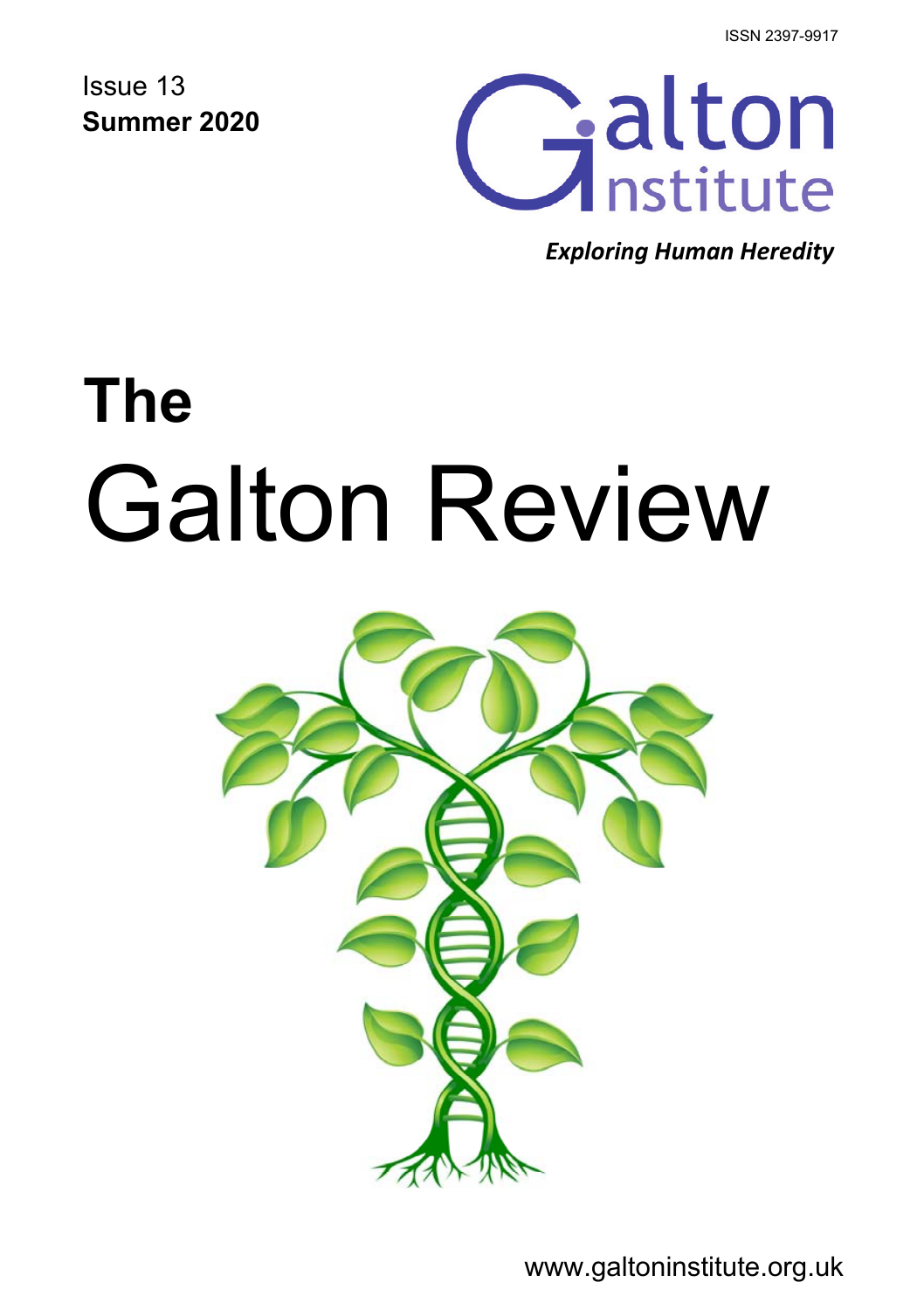# **CONTENTS**

| Editorial                                                                                                | 3               |
|----------------------------------------------------------------------------------------------------------|-----------------|
| <b>President of the Galton Institute</b>                                                                 | 4               |
| <b>Galton Institute Annual Conference</b>                                                                | 5               |
| My Life in Genetics                                                                                      | 6               |
| Report on Artemis Trust Grant 2018-19                                                                    | 12 <sup>°</sup> |
| <b>Evolution Evolving Conference</b>                                                                     | 15              |
| <b>BOOK REVIEW</b><br>Adam Rutherford: How to argue with a racist;<br>history, science, race and reality | 18              |

# **Front Cover Image:** Depositphotos.com

| Published by:                                                   |                            |  |
|-----------------------------------------------------------------|----------------------------|--|
| The Galton Institute, 19 Northfields Prospect, London, SW18 1PE |                            |  |
| Tel: 020 8874 7257                                              | www.galtoninstitute.org.uk |  |
| General Secretary: Mrs Betty Nixon                              |                            |  |
| executiveoffice@galtoninstitute.org.uk                          |                            |  |
| Review Editor: Mr Robert Johnston                               |                            |  |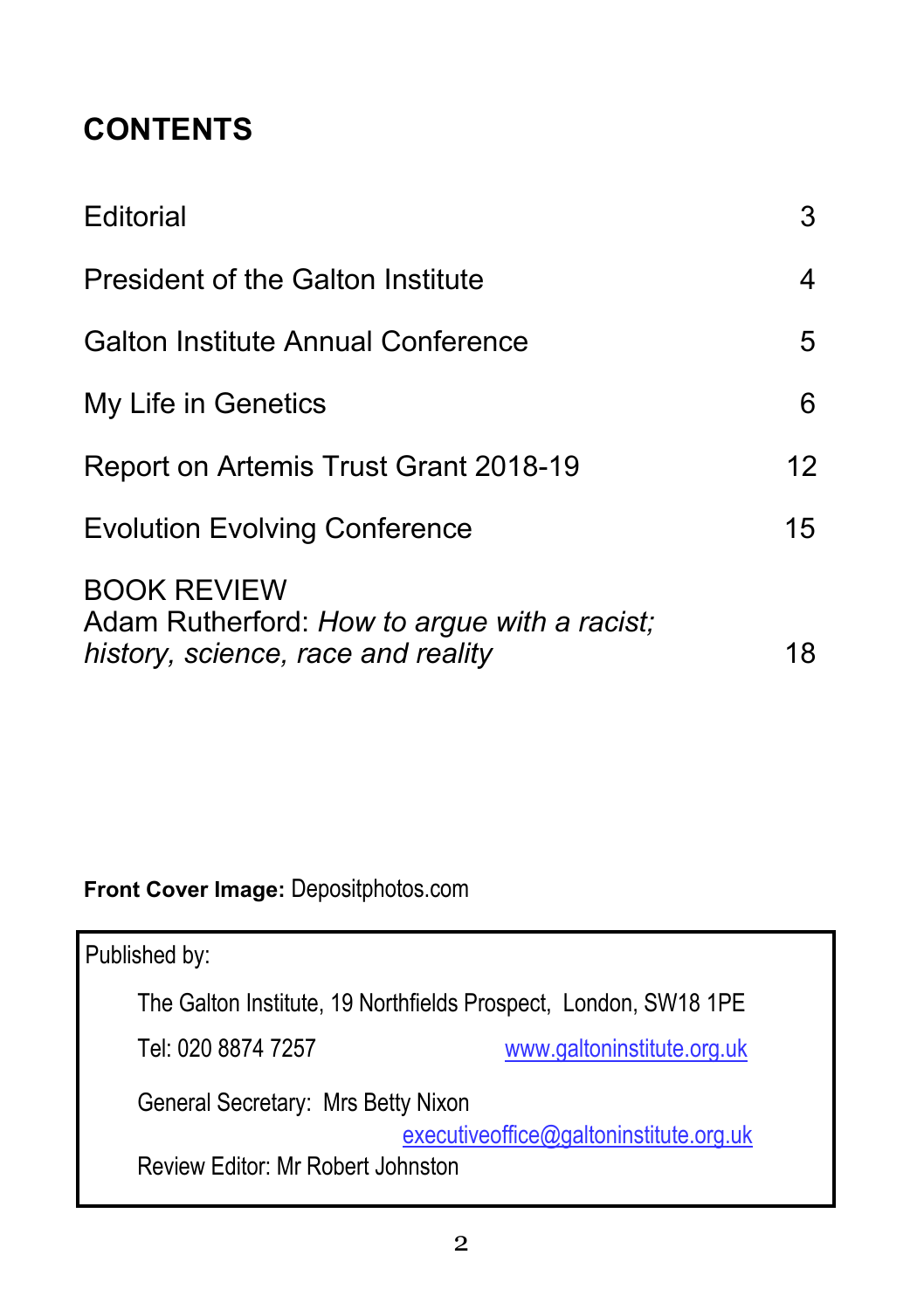# **EDITORIAL**

 On page four you'll find a short introduction to our new President, **Professor Turi King,** who took over from **Professor Veronica van Heyningen** in June. Some of you will no doubt remember her from our 2019 Annual Conference and we were delighted when she agreed to take on this role during these challenging times. She has already proposed some innovative changes and we look forward to hearing much more from her in the coming years.

 On page six we have the latest in our 'My Life in Genetics' series and this time it's the turn of our Librarian, **Professor David Galton**. In this, he freely admits to being something of a rebel in his younger years but his career story would be an inspiration to any young geneticist.

 This issue's Book Review concerns Adam Rutherford's *How to argue with a racist: history, science, race and reality.* I'm sure many of you will have read this and I'd be interested to know if you agree with the opinion of our reviewer, **Professor Dallas Swallow**.

 Hopefully I'll see many of you at next year's Annual Conference when, with any luck, some degree of normality will have returned.

#### **Robert Johnston**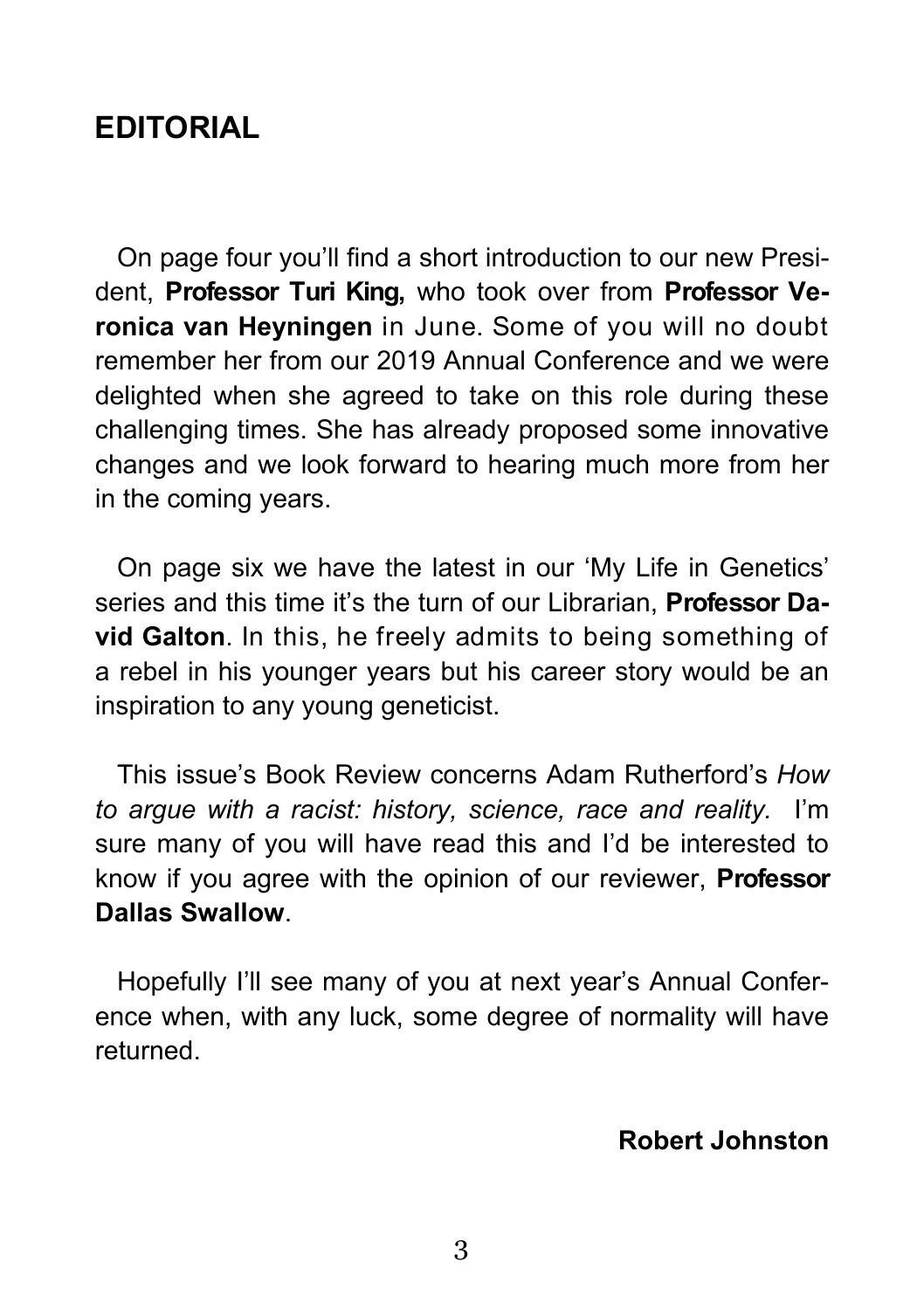# **President of the Galton Institute**



 We are delighted to announce that **Professor Turi King** became the Galton Institute's new President in June 2020. Turi is Professor of Public Engagement and Reader in Genetics and Archaeology at the University of Leicester. Those who attended our annual conference last October, 'New Light on Old Britons', will remember Turi's insightful talk on how DNA can be used as a 'window on the past'. This included a fascinating account of her leading role in the identification of King Richard III's bones, found buried under a car park in Leicester in 2012. (Podcasts featuring interviews with Turi and other speakers at this event are available on our website at **http:// www.galtoninstitute.org.uk/podcasts/**).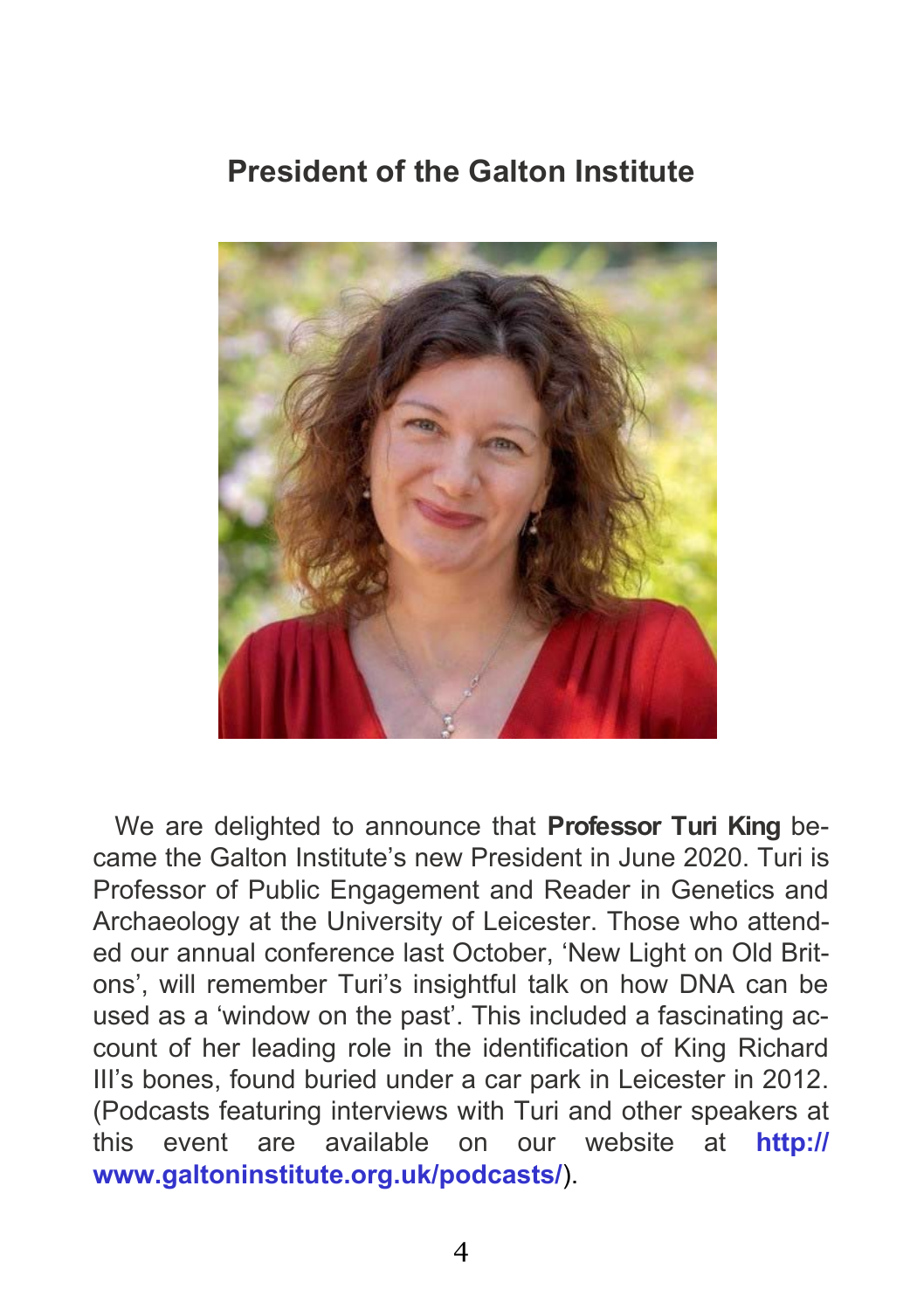Turi is a Canadian who started her career in Archaeology and Anthropology at the University of Cambridge. She then joined the University of Leicester to study for an MSc in molecular genetics to complement this background, with the aim of applying interdisciplinary approaches to human evolutionary genetics and to answer questions in history and archaeology. For her PhD, she discovered that British men who share a surname are more likely to share sections of Y-chromosome DNA, a novel finding that sparked a huge amount of public and media interest.

 Turi's research has since centred around combining genetics with forensics, history and archaeology. Throughout her career, Turi has continued to carry out outreach work with schools, societies, museums and the media. For the King Richard III project, Turi was well placed to both lead the crucial genetic analysis of the remains, and also to communicate the results to relatives and the public. She has received several accolades and widespread recognition for both her research and her public engagement work. We look forward to working with Turi to continue communicating scientific advances in human heredity to a wide range of audiences.

# **Galton Institute Annual Conference**

Due to the current Covid-19 pandemic we have rescheduled our 2020 annual conference and plan to present this year's programme in the autumn of 2021.

The conference title will be:

*Genetic studies of populations: Insights into health and social outcomes*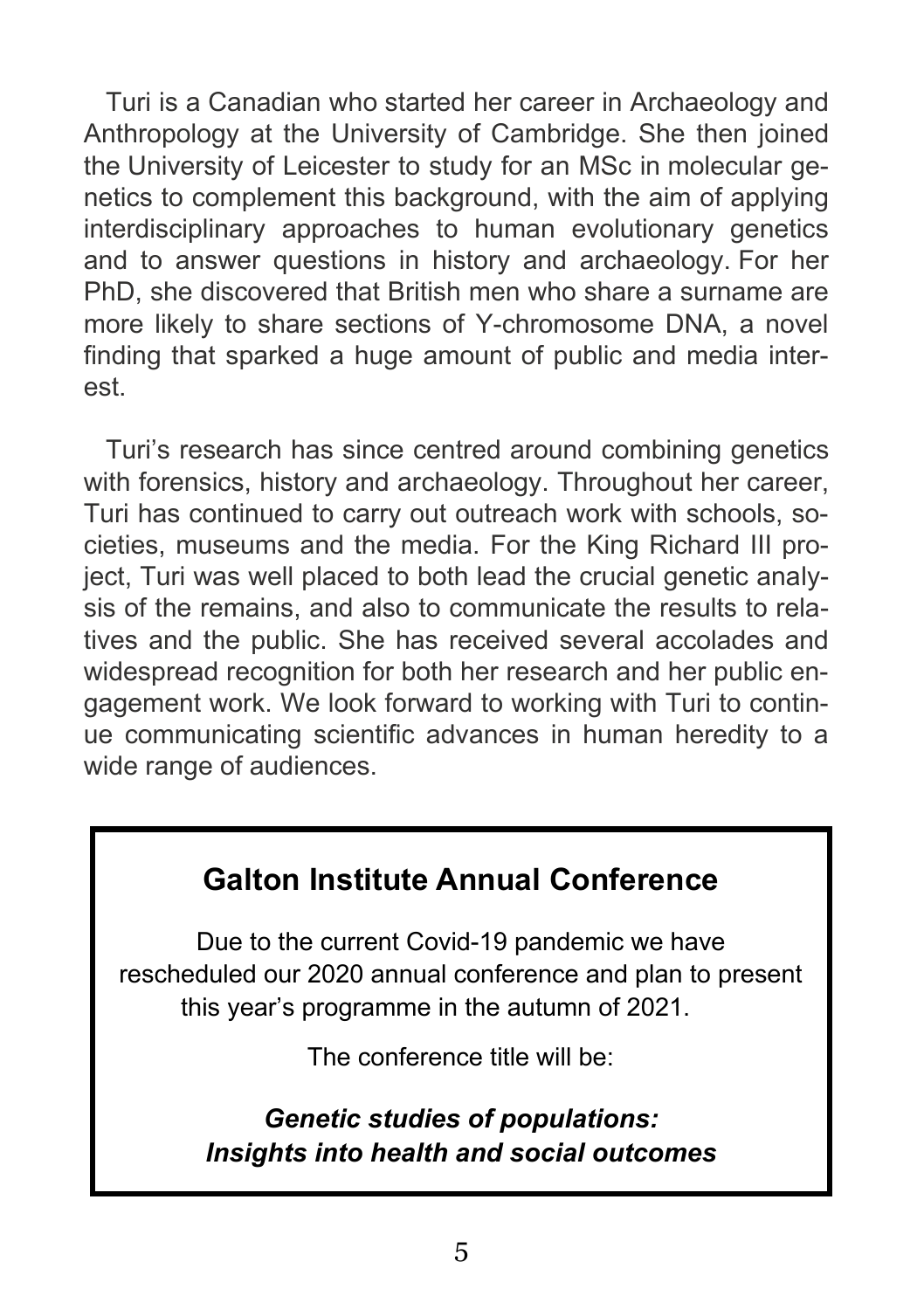## **My Life in Genetics**

# **An Interview with Professor David J Galton Librarian of the Galton Institute**



#### **Who first inspired you to study Genetics?**

J B S Haldane (1892-1964) was professor of Genetics and Biometry at University College London where I was studying medicine (1955-1964). He gave some of the worst lectures on genetics (or any other subject for that matter) that I ever heard. He stood up, face to the blackboard, completely ignored his undergraduate audience and started to do quite complex mathematics on what I assumed were permutations and combinations with a stick of chalk on the board. It was all about bean-bag genetics, a conceptual model of genetics which was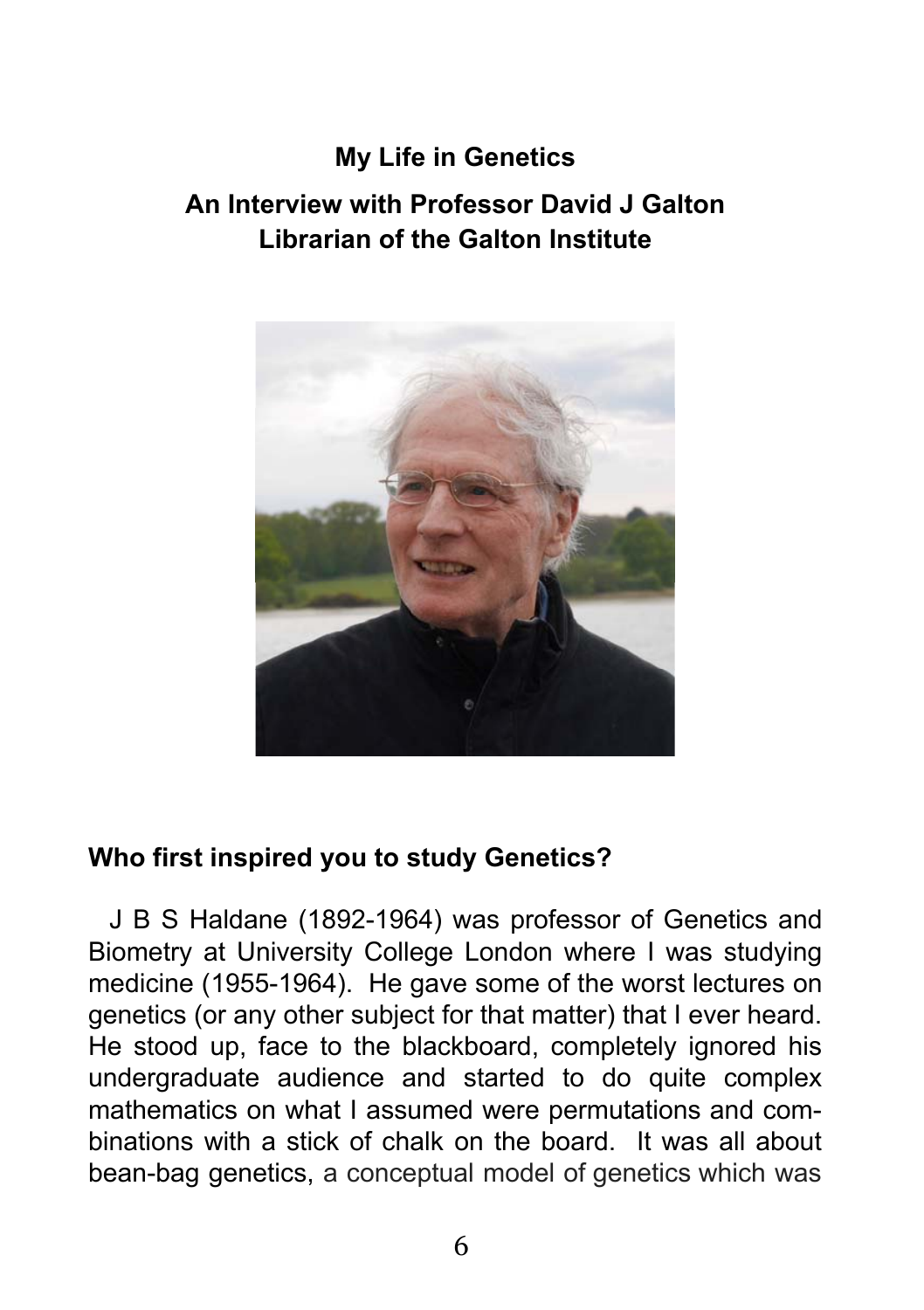used by him and Ronald A Fisher to keep coloured beans in bags as a way of tracking Mendelian ratios. A beanbag full of coloured beads would be considered the gene pool for the whole population. I found it quite boring. Professor Haldane appealed to me in other ways. He was an ardent Marxist writing enthusiastically that 'Marxism is true' (whilst I was an ardent junior Trotskyite at the time) and he had been on the Editorial Board of the *Daily Worker*, quite unusual for an ex-Etonian. He also published a wide range of very stimulating essays on scientific issues such as biochemistry, genetics, evolution and the origin of life. One relevant to the Galton Institute's work was his essay on 'Eugenics and Social Reform'. In it he concluded 'teach voluntary eugenics by all means; but if you desire to check the increase of any population or section of it, either massacre it, or force upon it the greatest practicable amount of liberty, education and wealth' when they will destroy themselves by excess of luxury and lechery, he seemed to imply. Quite different from the dictatorial politicians who enforced eugenics by sterilizing everyone with traits they did not approve or forbidding them to reproduce e.g. China's one-child policy starting in 1979.

 Another inspiration for me was Professor A E Garrod (1857- 1936). I was appointed as Consultant Physician to St. Bartholomew's Hospital and Senior Lecturer to the Medical School where Garrod did his ground breaking work. It was inspiring stuff and he gave me some ideas on which I could spend the rest of my scientific career. He was especially brilliant by showing that Mendelian rules apply not only to garden peas but to humans as well. He demonstrated that the human disease alkaptonuria was inherited along the lines proposed by Mendel using dominant and recessive inheritance and yielded about a 1:3 ratio of affected individuals versus those unaffected in first cousin marriages in families where the disease is segregating. He also showed that if he fed about 1 gram of the metabolite homo-

.

7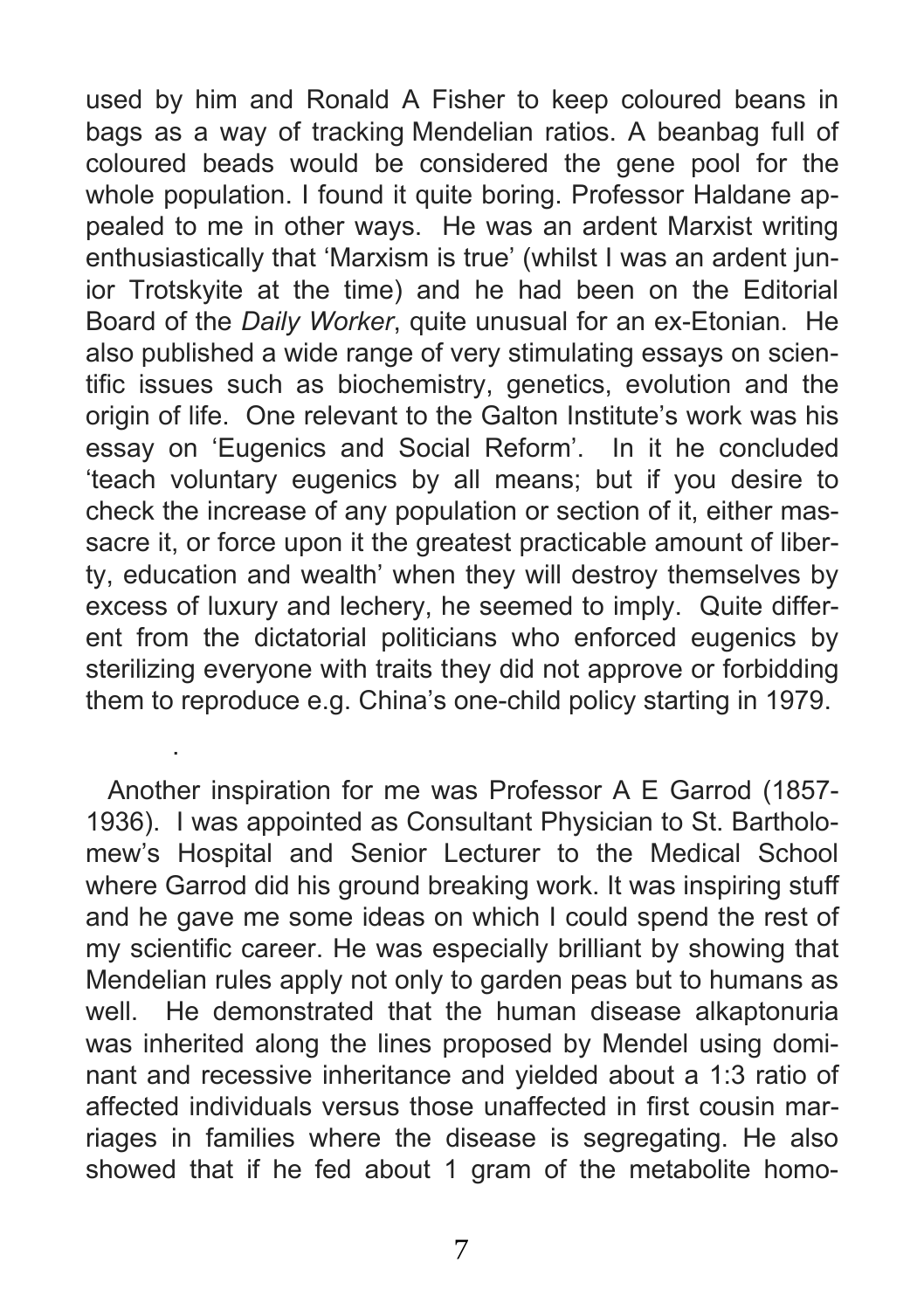gentisic acid to his patients with the disease he could recover almost the same amount excreted in the urine; whereas in controls he recovered none. Homogentisic acid or 2,5dihydroxy phenylacetic acid was made for him by Professor Gowland Hopkins. Garrod wrote that there may be a faulty enzyme at the step catalysed by the enzyme homogentisic acid oxidase to block further metabolism which accounted for the disease. He called it in 1908 'an inborn error of metabolism' and included three other diseases albinism, pentosuria and cystinuria in the group.

 He also wrote in 1908: 'the liability to develop diabetes or gout is often inherited but the diseases themselves are not inherited...'. This for me was a career defining sentence. Where are the inherited liability factor(s) that predispose to disease and how do they work?

#### **Who has been the greatest influence in your work?**

I won a prize essay competition from the Mental Health Research Fund that awarded me a Travelling Fellowship to go to any Academic Department in the world for a year. The conventional place for me to go was Professor George Cahill at the Joslin Diabetic Clinic at Harvard USA. But his Laboratory was full for at least another 3 years with visiting Fellows. had to choose somewhere else. The work of Martin Rodbell at the National Institutes of Health USA appealed to me because he had just found a way of isolating the rat adipose cell from the epididymal fat pad and was writing a series of papers in the *Journal of Biochemistry* on its properties (sensitivity to insulin and other hormones etc.) and he was now up to writing Paper III. This was well before he won the Nobel Prize in 1994 for elucidating the membrane bound G-proteins of the rat adipose cell. His Laboratory had no visiting overseas Fellows when I applied so I was spoilt for expert company.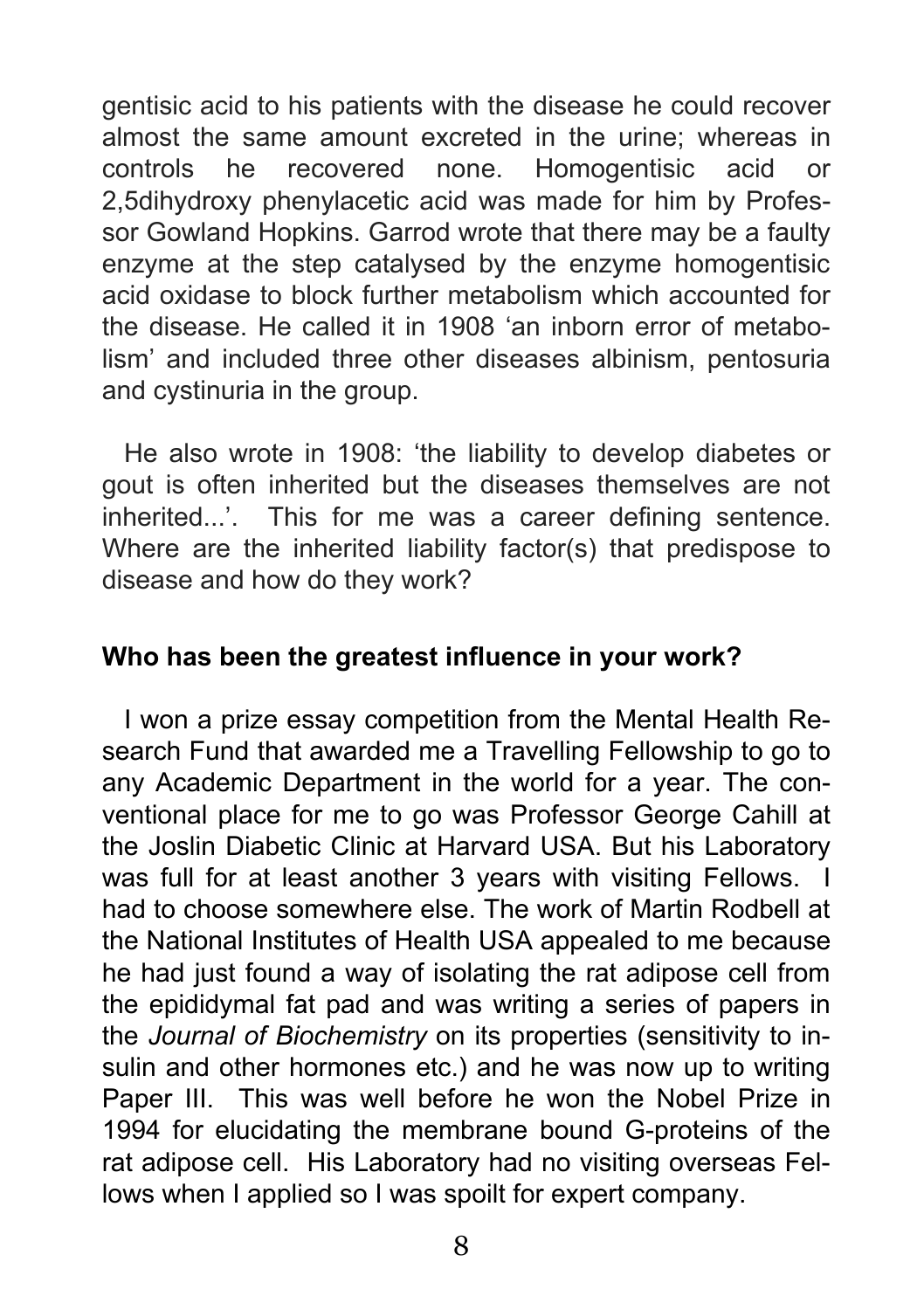His Laboratory was a revelation to me. Coming from London Departments which I found stuffy, rather sanctimonious, and really mean spirited regarding colleagues, Martin Rodbell's Lab was like stepping into a sunlit world of fresh air. It all seemed so free and easy, everyone was relaxed, Marty (familiarity terms from the start) would be drinking from a can of Coke whilst giving us a seminar, he freely communicated his work and could not keep any data under wraps at the large national Science Meetings at Atlantic City where piracy was rife. He was friendly from the start and intellectually alive (and his shoes were almost always dirty).

 My plan was to learn all the adipose cell techniques and then do the same for the human adipose cell. The adipose cell is a pivotal centre for glucose, triglyceride and free fatty acid metabolism; and this would naturally lead in humans to studying diabetes m. (ketoacidosis of Type 1; obesity and hypertriglyceridemia of Type 2).

 However the Vietnam War was at its height and since I was on an immigrant visa I was inducted into the Maryland light Infantry. I did not burn my call-up papers but refused to attend my health checks. My wife and I agreed although England had much less opportunities than the States, it was a nicer and quieter place to live with no wars going on at the time (Falkland's and Iraq were still to come). So we sailed back to England on the Queen Elizabeth.

#### **Did your work achieve anything?**

That is an interesting question that I have often asked myself. Good scientists are meant to make important discoveries or new developments to the field they choose. I will just submit one item from our work and let you, the reader, decide if it was either good or important. In 1983 we were one of the first (not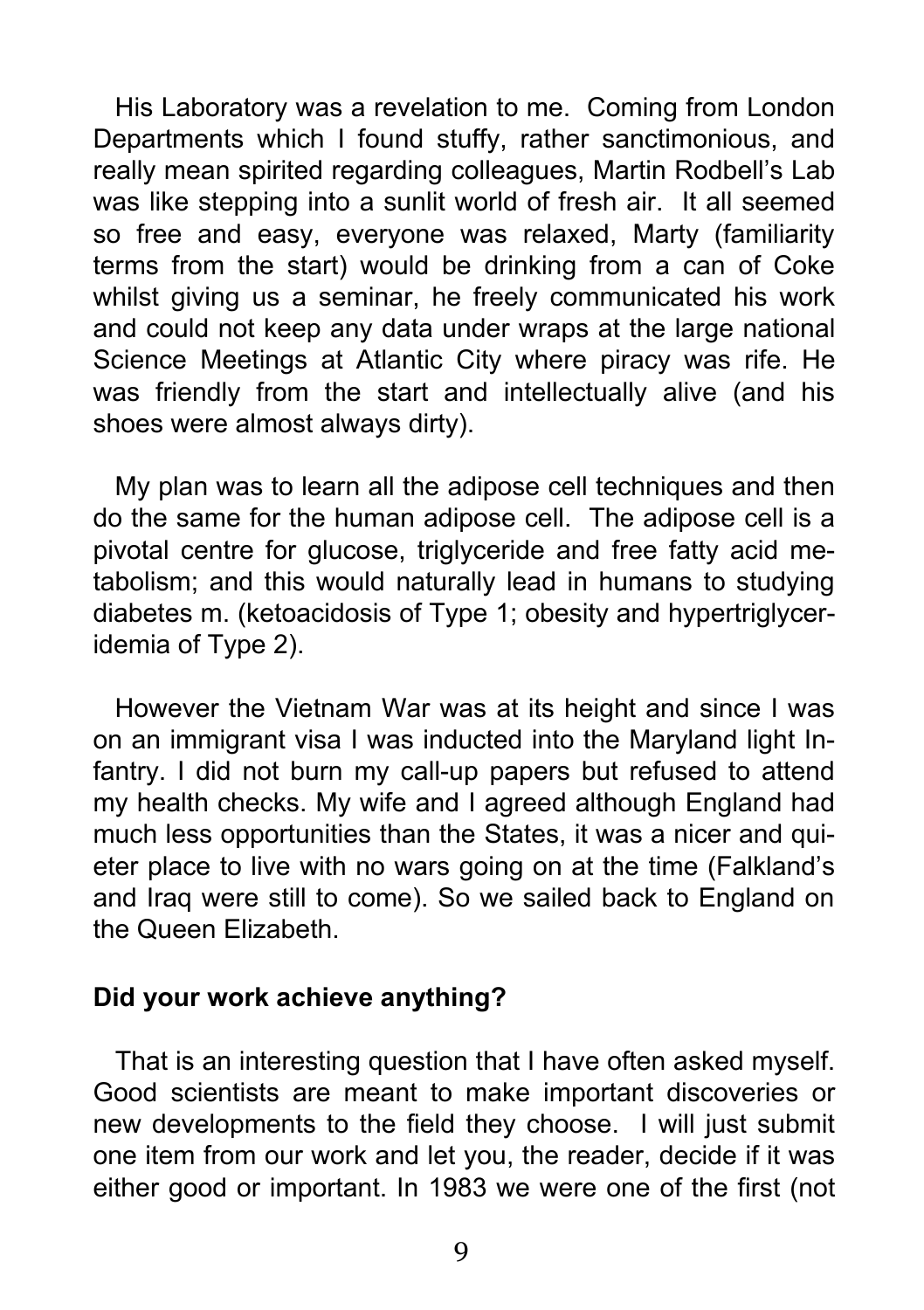boasting, but if untrue please contact me) to publish the use of a common single nucleotide polymorphisms (SNP for short) to identify susceptibility genes for a common disease, hypertriglyceridemia. This followed from theoretical considerations by David Botstein and Walter Bodmer on the use of polymorphic DNA markers to construct a genetic linkage map for human DNA. We found a C3175>G transversion in the 3'UTR of the apoC3 gene at nucleotide 3175, where the rare S2 allele was associated with plasma levels of apolipoprotein C3, plasma levels of triglycerides and the occurrence of coronary atherosclerosis with the G allele. Nobody really believed us at the time: the numbers (<80) in the groups and controls were small. not everyone could confirm our results, our methods were not sensitive enough etc. We just kept on doing more experiments on the ApC3 system (>14 published papers up to 1990 that all seemed to corroborate). Then a metanalysis by Ordovas et.al. published in 1990 showed that comparing the frequency of the above mutation in 2,223 Caucasian controls to 1,170 Caucasians with either hypertriglyceridemia or coronary heart disease gave values of 0.072+ 0.04 and 0.14+.10(SD) respectively with a p-value for difference of <0.001. So we felt somewhat vindicated and even more so when our results relating to hypertriglyceridemia and coronary artery disease were confirmed by Genome Wide Association Studies (GWAS for short) in 2009 for ours and many other SNPs in the gene region. A final verification of our work came from the Drug Industry that developed an antisense oligonucleotide (volanesorsen) knocking down apoC3 messenger RNA which has now regulatory approval in the USA (early access programme), Canada, the European Union and the UK (by NICE) for treatment of severe hypertriglyceridemia.

 So it amounts to just another disease with just another new therapy; but a reader might not realize the amount of hard work that goes into such a project!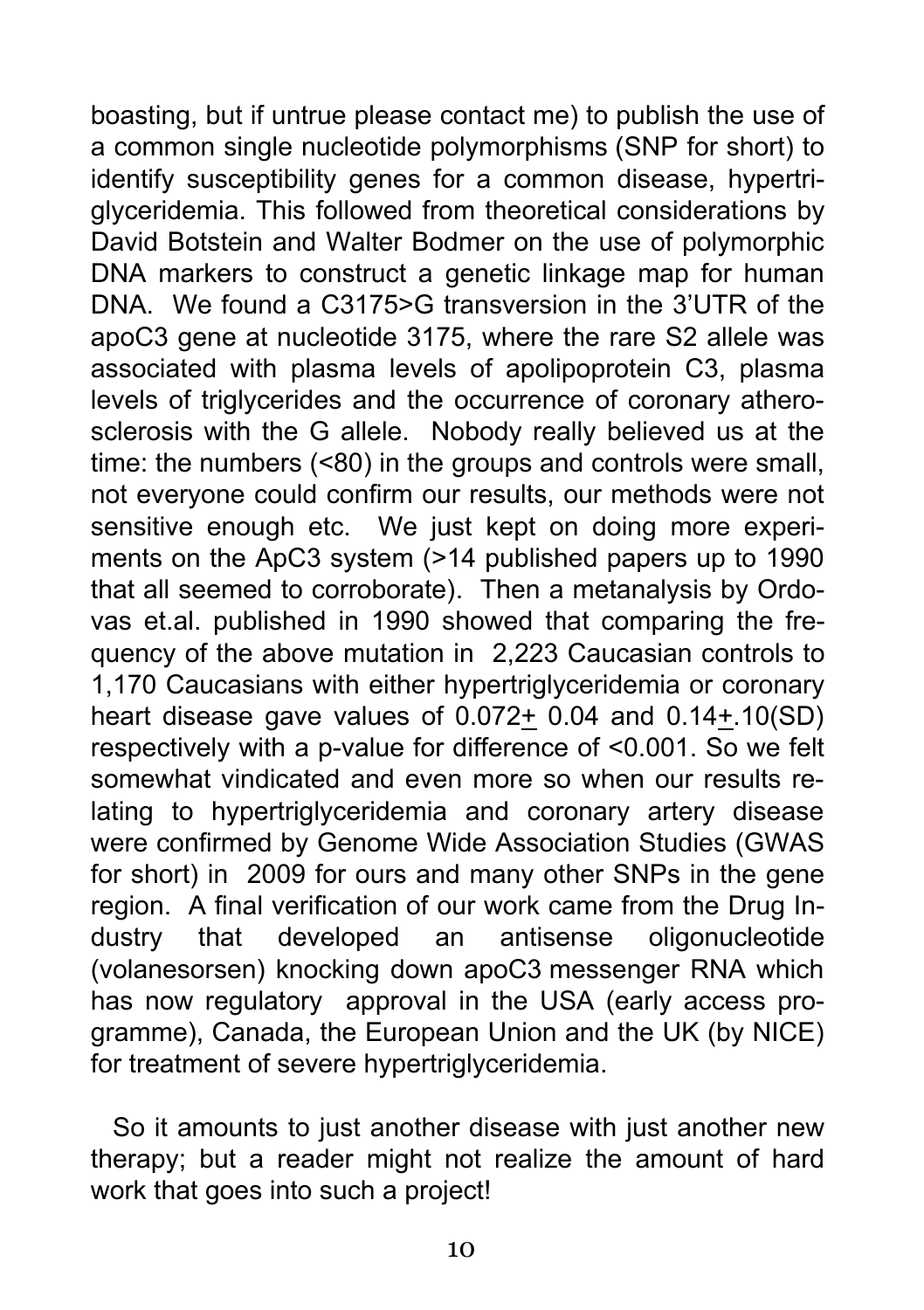I like to think that our initial approach of studying SNP-trait associations helped to lead to the development of Genome Wide Association Studies (GWAS) that in 2009 confirmed our initial observations and identifying a further > 57,000 such SNP -trait associations for many different diseases; but happy to accept that the HLA-protein association studies for autoimmune disease was the real fore-runner. What I had not appreciated is that it takes so long for an observation made in 1983 being put to practical use in 2019 for therapy.

### **The Role of the Galton Institute**

 I have always wondered whether Francis Galton really deserves an Institute for himself. Charles Darwin has a Research Station on Galapagos. The Mendel Institute was founded in 2000 in Vienna and Galton was an exact contemporary of Gregor Mendel, both born in 1822. Both set out on the same scientific quest to clarify the nature of inheritance.

 Mendel laid an excellent foundation by discovering the 'gene' leading to such things as DNA structure, sequence and function by using such tools as PCR and CRISPR cas9. Galton did some interesting statistics which have been developed but nothing as brilliant as Mendel's basic work. Galton also had some crack-pot ideas like inventing composite photography of criminal faces to determine what the average criminal face should look like! I have remained a Trustee of the Galton Institute for the last ten years mainly for Galton's founding ideas on Eugenics. Eugenics raises the tricky issues of integrating the new knowledge of genetics into society and a liberal democracy. We all know what dictators can do with eugenics. Like J B S Haldane, my mentor, I think this is a very important topic and should be the major focus of the Galton Institute, leaving basic research projects to the large Research Foundations. I have written two books on the subject of eugenics. One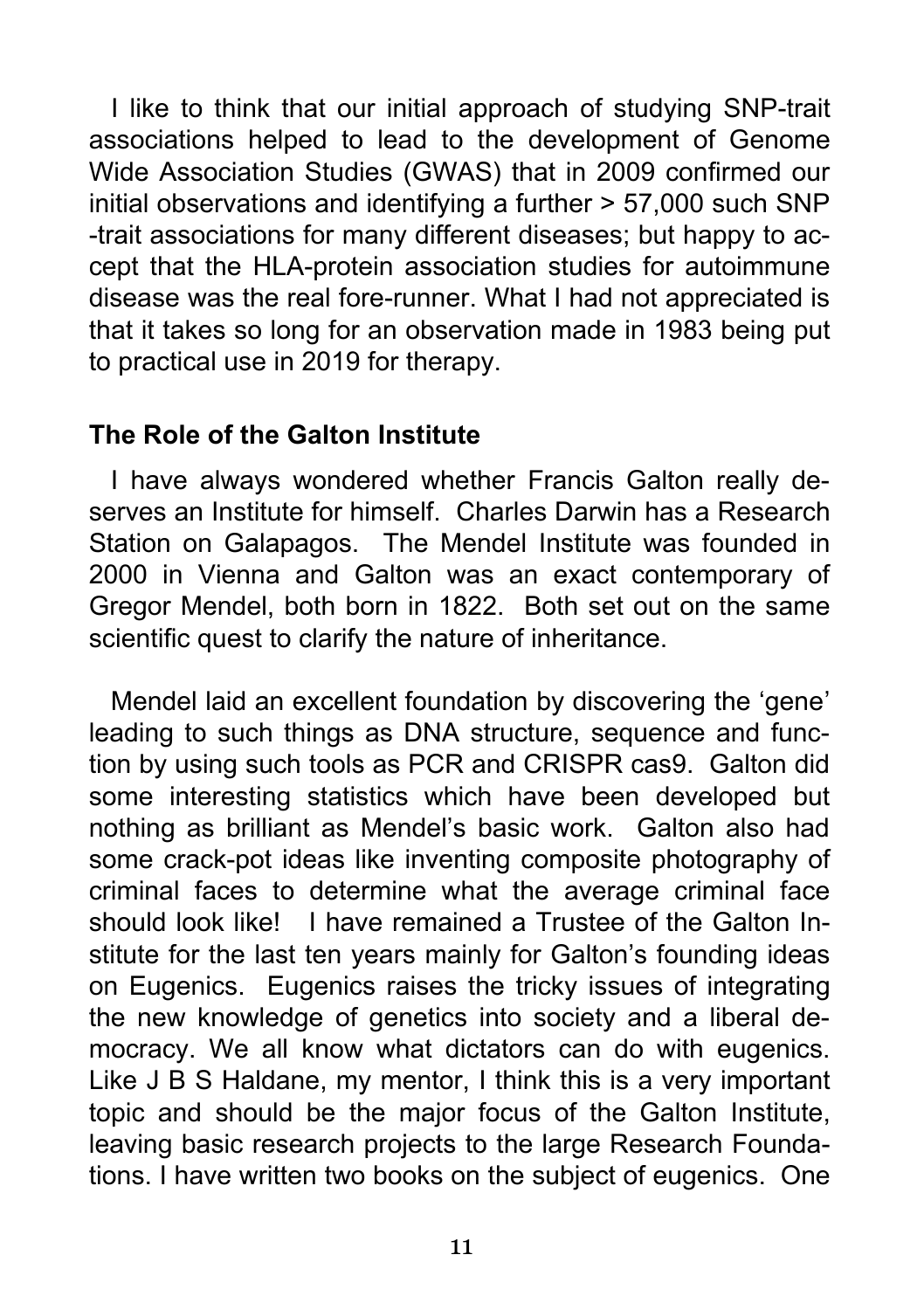entitled 'Eugenics: The future of human life in the  $21<sup>st</sup>$ . C publ. 2001, Abacus Press' which to my surprise was well received. I was expecting internet trolls to accuse me of Nazism, and Swastikas to be painted on my front door. But no: 'A clearly written book that gives a guarded welcome to the *New Eugenics'* was the Daily Telegraph's comment.

 I think that this is going to be a major battle-field for the future with all the new 'eugenic' (eu - good; genesis - birth) techniques coming along using DNA biochemistry.

#### **Tell us something about yourself not generally known**

I failed my ABRSM exam grade 3 for piano at 8 years. You may think so what, why is that worth recording? Well music has remained a passion throughout my life and I play the piano every day, however badly (much to my wife's annoyance!). Some things are a joy to do for their own sake and not just for the rewards and artificial diplomas that may come from them.

# **Creating patient friendly information resources for the most common cause of intellectual disability (22q11 deletion syndrome)**

## **Report for Artemis Trust Grant 2018-2019**

 We interviewed 15 adults with 22q11 deletion syndrome using an inductive, semi-structured technique. Interviews were audio recorded (with consent) and transcribed. Thematic analysis was performed using Nvivo 12. Three overarching themes emerged: (1) Impact of 22q11 deletion on family life, (2) Views on reproductive medicine options and (3) Lack of accessible information resources on reproductive medicine options. The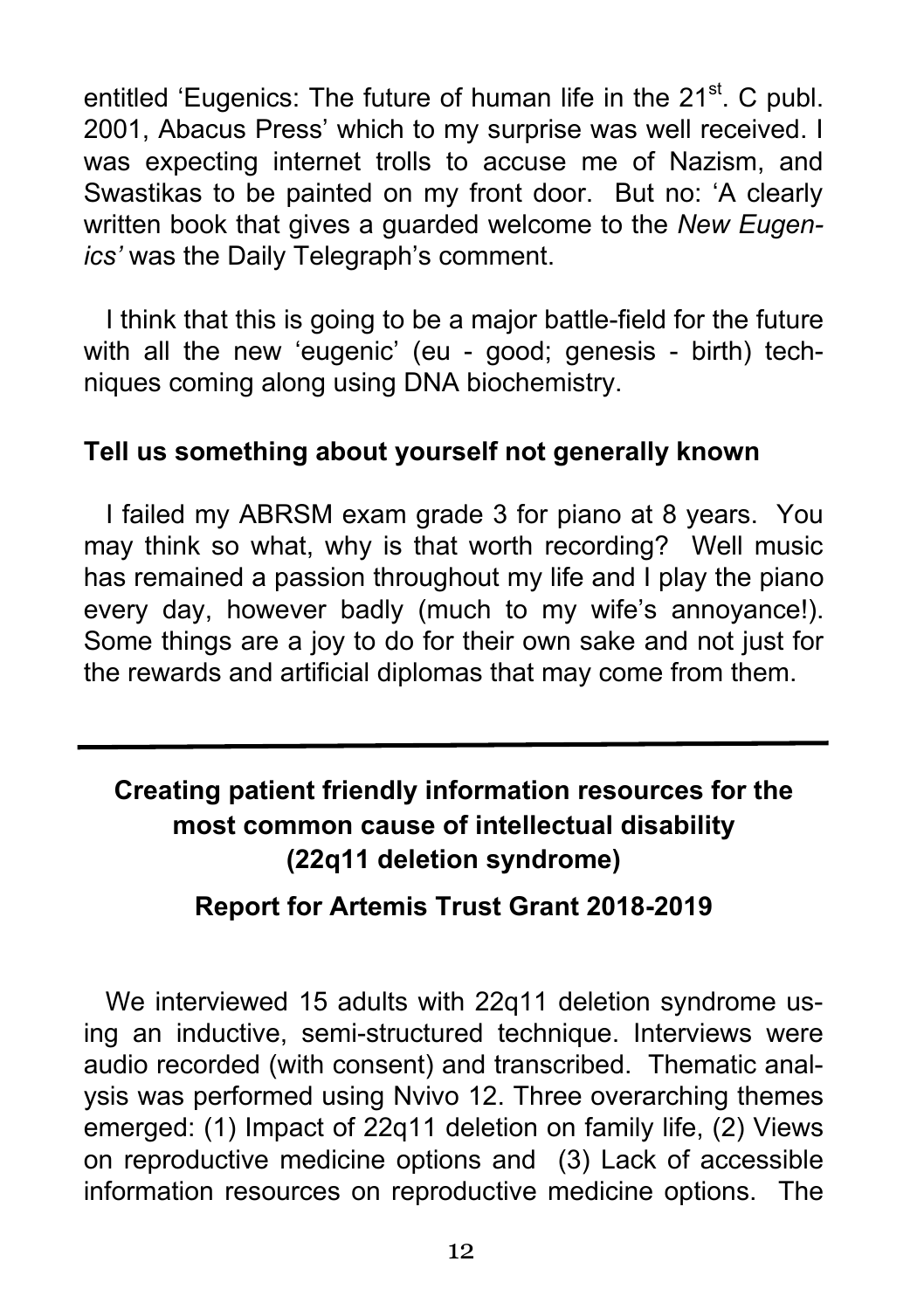interview findings helped to define the content of the information leaflet we produced.

 To ascertain clinicians' views on the type of reproductive medicine information which should be discussed with people with 22q11 deletion syndrome and how it should be delivered, a Delphi method study was undertaken. Two Consultant Clinical Geneticists, two Genetic counsellors, a General Practitioner with a special interest in sexual health and a sonographer (fetal medicine ultrasound) took part. Participants were asked to rank options for the content of the information leaflet and the means of delivering the information, in order of importance.

 The interview study identified the content for the information leaflet. Participants expressed a desire to be informed of all the available reproductive medicine options. Participants also made negative comments about the currently available information resources: that the language used was too technical, that they were not specifically designed for 22q11 deletion syndrome and that they were too long. This helped us to design a leaflet which would be useful for adults with 22q11 deletion syndrome. The results of the Delphi process indicated that an easy read information leaflet was felt to be the best option by clinicians, but that it should be used in conjunction with a faceface consultation. The clinicians felt it was important to include information on a range of reproductive topics such as adverse health effects of pregnancy in a woman with 22q11 deletion as well as reproductive medicine options (such as amniocentesis and preimplantation genetic diagnosis).

 The first draft of the information leaflet was produced by **Alisdair McNeill**. The text was then edited according to "easy read" principles by **Mr Ian Christie** ("easy read" consultant). Alisdair McNeill and Ian Christie then iteratively selected appropriate Photosymbols to place in the leaflet (these provide a vis-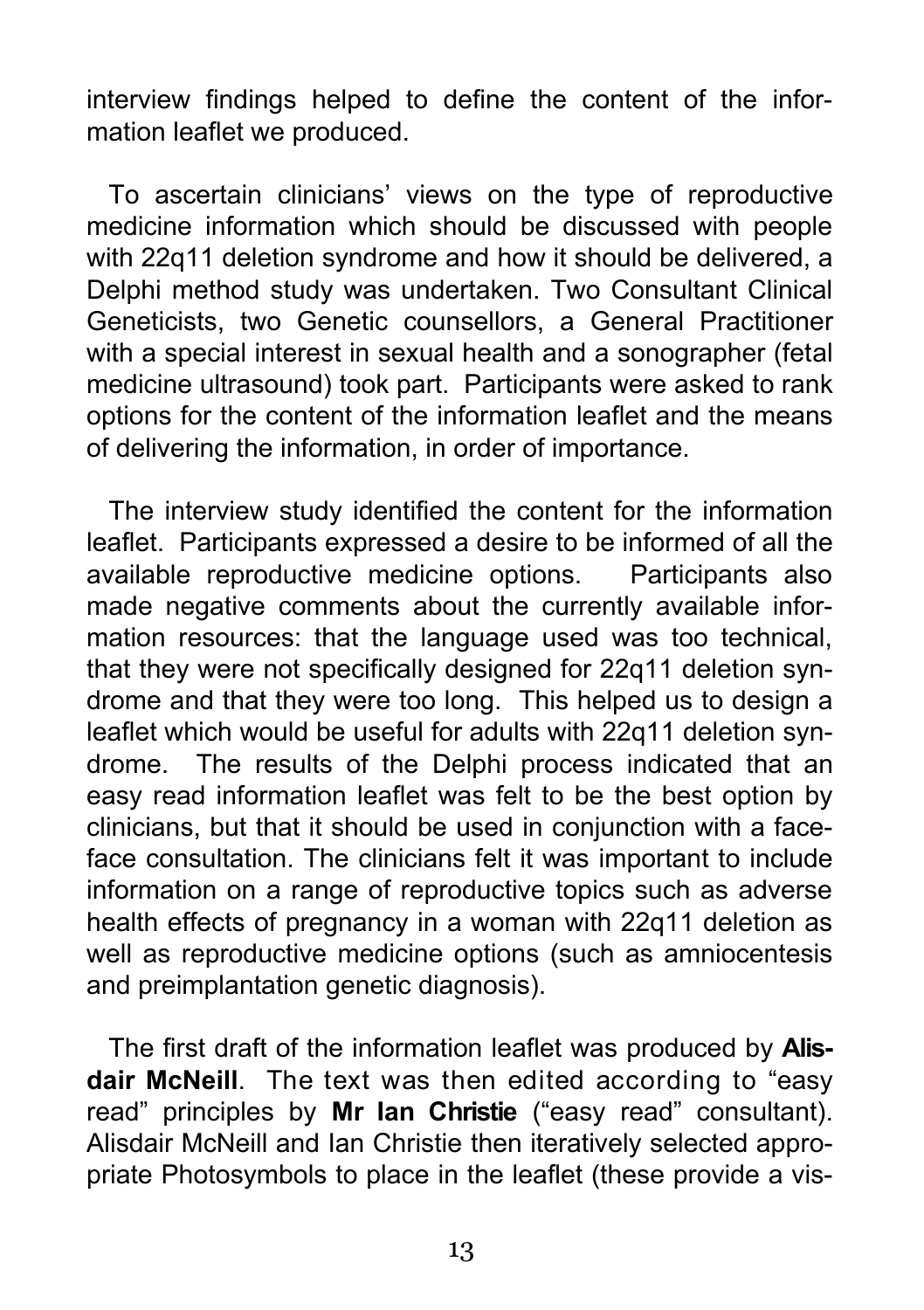ual illustration of the subject matter to aid understanding). A focus group of adults with intellectual disability was then held by Mr Ian Christie. The feedback was incorporated into a final version of the information leaflet. The role of **the Artemis Trust**  in funding production of this leaflet is acknowledged on the leaflet.

 The charity 'Unique' produces and disseminates information resources on chromosome disorders and genetic conditions. The leaflets are freely distributed via a website www.rarechromo.org. The information leaflet on reproductive medicine options for adults with 22q11 deletion syndrome will be disseminated via this website.

 Outputs 1. A research paper in the American Journal of Medical Genetics Part A describing the findings of our qualitative interview study (enclosed). 2. A patient friendly information leaflet to guide adults with 22q11 deletion syndrome on reproductive medicine options (enclosed). This will be made available free of charge through the Unique charity website (www.rarechromo.org). 3. The work will be presented at the Sheffield Rare Disease Study Day 2020. 4. We will submit the work for presentation at the British Society of Genomic Medicine meeting in October 2020.

 Future work We are developing a grant proposal to fund production of an online decision support aid for people with intellectual disability regarding reproductive medicine decisions.

> **Dr Alisdair McNeill Senior Clinical Lecturer in Clinical Genetics, The University of Sheffield**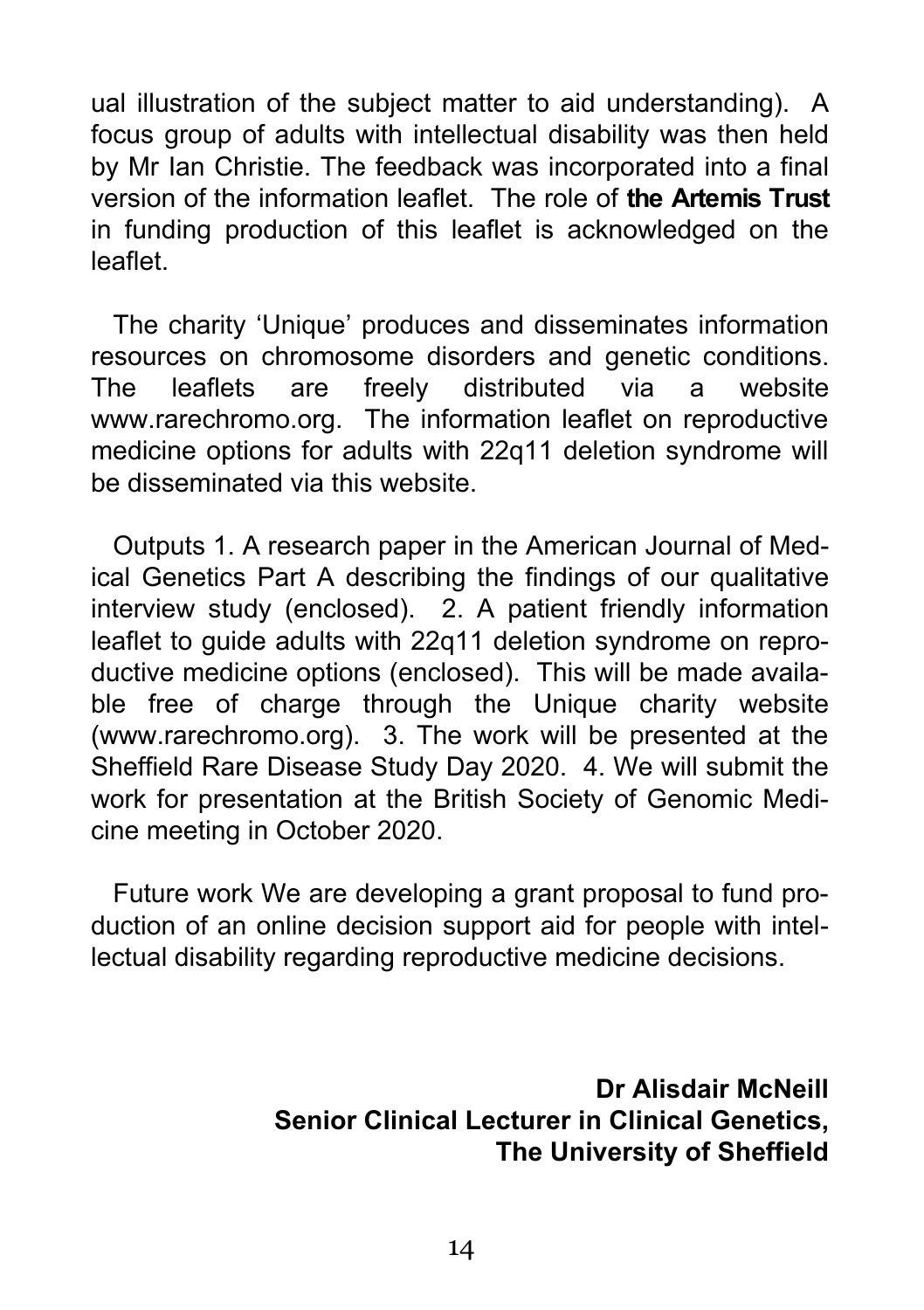# *Evolution Evolving. Process, Mechanism and Theory* **Conference 2019, Churchill College, Cambridge**

 The conference was organized by **Paul Brakefield FRS, PLS** (Zoology, Cambridge University), **Kevin Laland** (Biology, University of St Andrews), **Tobias Uller** (Biology, Lund University), **Katrina Falkenberg** (Biology, University of St Andrews) and **Andrew Buskell** (History and Philosophy of Science, Cambridge University). Approximately 200 delegates attended the meeting with 80 from the UK and 120 from other countries, and there were 67 talks and 51 poster presentations. Representatives of the media (Nature Ecology and Evolution, New Scientist) also attended.

 The title of the meeting – *Evolution Evolving* – was designed to highlight both that the evolutionary process itself evolves over time (an idea encapsulated in the concept of 'evolvability', which was one focus of the meeting) and that evolutionary biology is itself a vibrant field of enquiry with a theoretical framework that also evolves. There is no question that evolutionary biology is a vigorous and dynamic field that is changing. Currently, ideas are flooding into it from evo devo, epigenetics, ecology, genomics, and many other disciplines. The organisers began with the premise that this plurality of perspective is healthy, and that it would be fruitful to encourage discussion of these new or changing ideas and concepts, in an open-minded spirit.

 Central to this conference was the idea that knowledge of how organisms develop, grow, and interact with their environment, helps researchers to account for both the diversity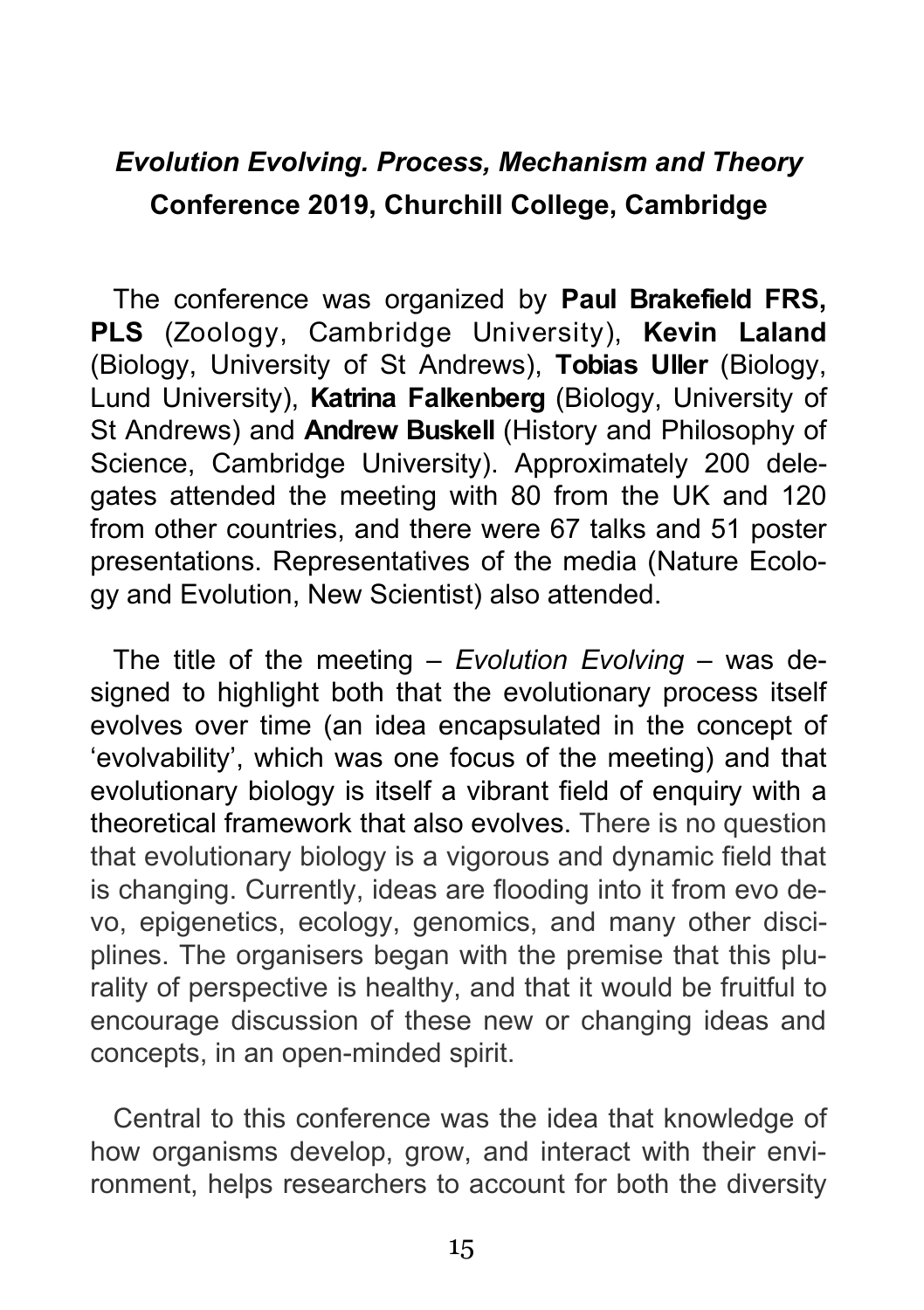of life and the processes of adaptation. 'Evolvability' was just one of several themes of the conference. Additional topics include the evolutionary causes and consequences of 'developmental bias', 'developmental plasticity', 'niche construction' and 'extra-genetic inheritance'. In his opening address, Kevin Laland described two factors that these topics have in common: (i) they are all regarded, by some researchers, at least, as central to attempts to integrate development and evolution, and (ii) the evolutionary significance of all of them is contentious, for a particular reason – they are of interest precisely because they highlight differences in how researchers think about and understand evolution. That is why, for instance, they are the focus of the extended evolutionary synthesis.

 The organisers set out to encourage inter-disciplinarity and an integrative spirit at the meeting, for which they regarded a conference structure with a single session and a diverse portfolio of talks, optimal. However, they also recognized the value of having symposia focused on particular topics, and wanted lots of people to get the opportunity to present their work. The unusual structure of this meeting was designed to try and balance those conflicting demands: there was a single general session in the mornings, where delegates heard talks on a wide range of topics, followed by more focused twin parallel sessions in the afternoons. The six symposia were on the topics of developmental plasticity, philosophy of biology, developmental bias, niche construction, evolvability and mathematical models. Morning sessions and one of the afternoon parallel sessions were held in Churchill College's Wolfson Hall, with the other set of afternoon sessions in the college's Fellows Dining Room. All sessions were very well attended. There were also two dedicated poster sessions.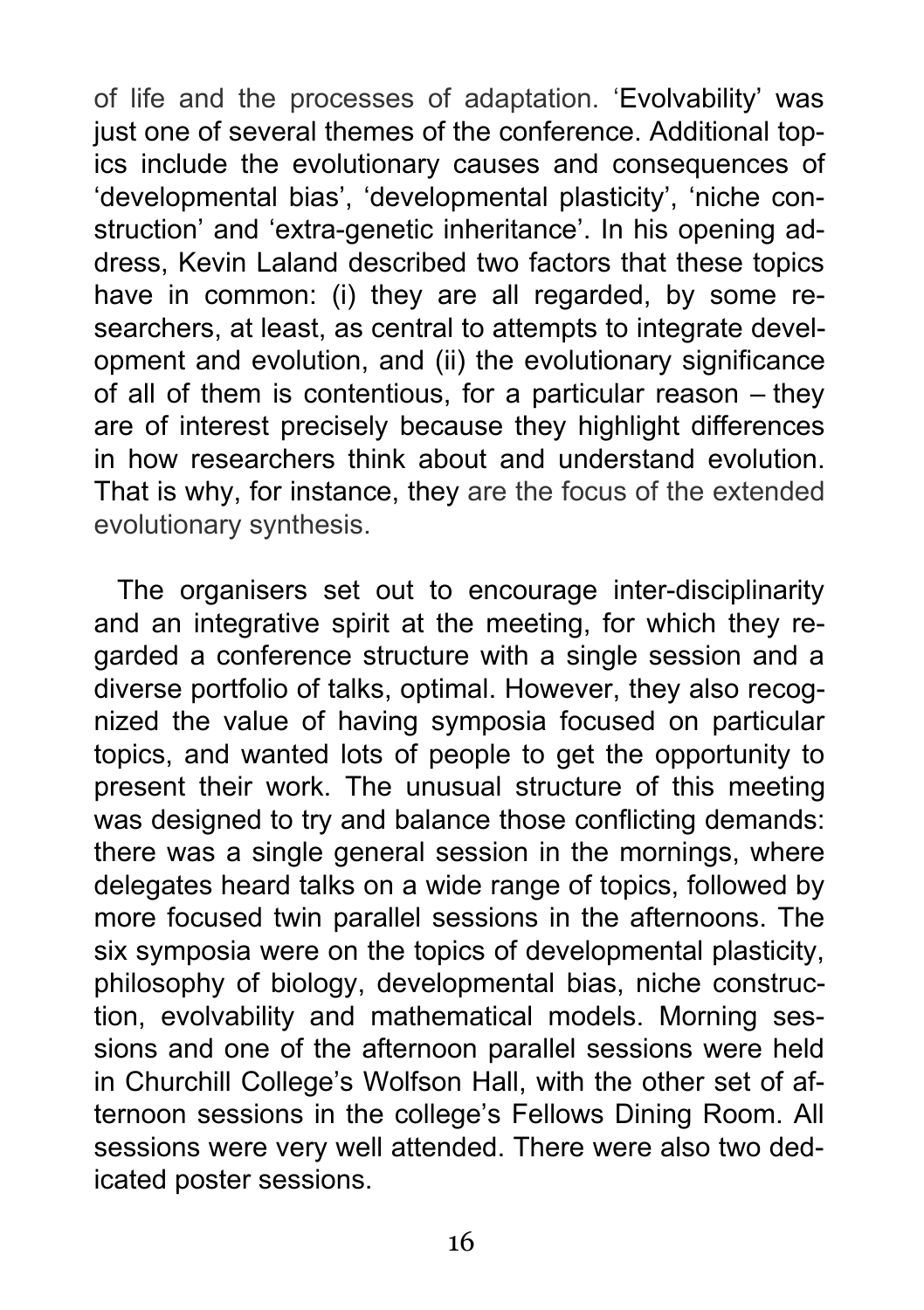The organisers set out to ensure that the meeting had a balanced program of talks and posters, a mix of empirical and theoretical work, and presentations from researchers of all genders, career stages, and backgrounds. To encourage early career researchers, prizes were awarded to the best two talk and poster presentations, awards going to **Alfredo Rago** (Southampton University), **Illiam Jackson** (Lund University) and two to **Ahva Potticary** (University of Arizona).

 Amongst the highlights of the conference were talks given by invited speakers **Alex Badyaev** (Arizona), **Renee Duckworth** (Arizona), **Laurel Fogarty** (MPI Leipzig), **Jukka Jernvall** (Helsinki), **Joanna Masel** (Arizona), **Armin Moczek** (Indiana) and **Sean Rice** (Texas Tech. Together they addressed a range of biological topics including control theory, maternal effects, niche construction, developmental bias, evolvability and incorporating developmental processes into mathematical models of evolution. Another highlight was a talk given by **Bruce Damer** that, for the first time, connected origin of life research to evolutionary biology using niche construction theory.

 Several delegates were interested in the idea that inheritance occurs not just through the transmission of genes, but through many additional means including transgenerational epigenetic effects, parental effects, and cultural transmission. The latter received particular attention, with multiple talks on cultural transmission in primates, whales and birds, as well as a variety of mathematical treatments of cultural inheritance and its interaction with genes.

 Also distinctive of *Evolution Evolving* was the inclusion of contributions to the history and philosophy of evolutionary biology, which the organisers felt are underappreciated but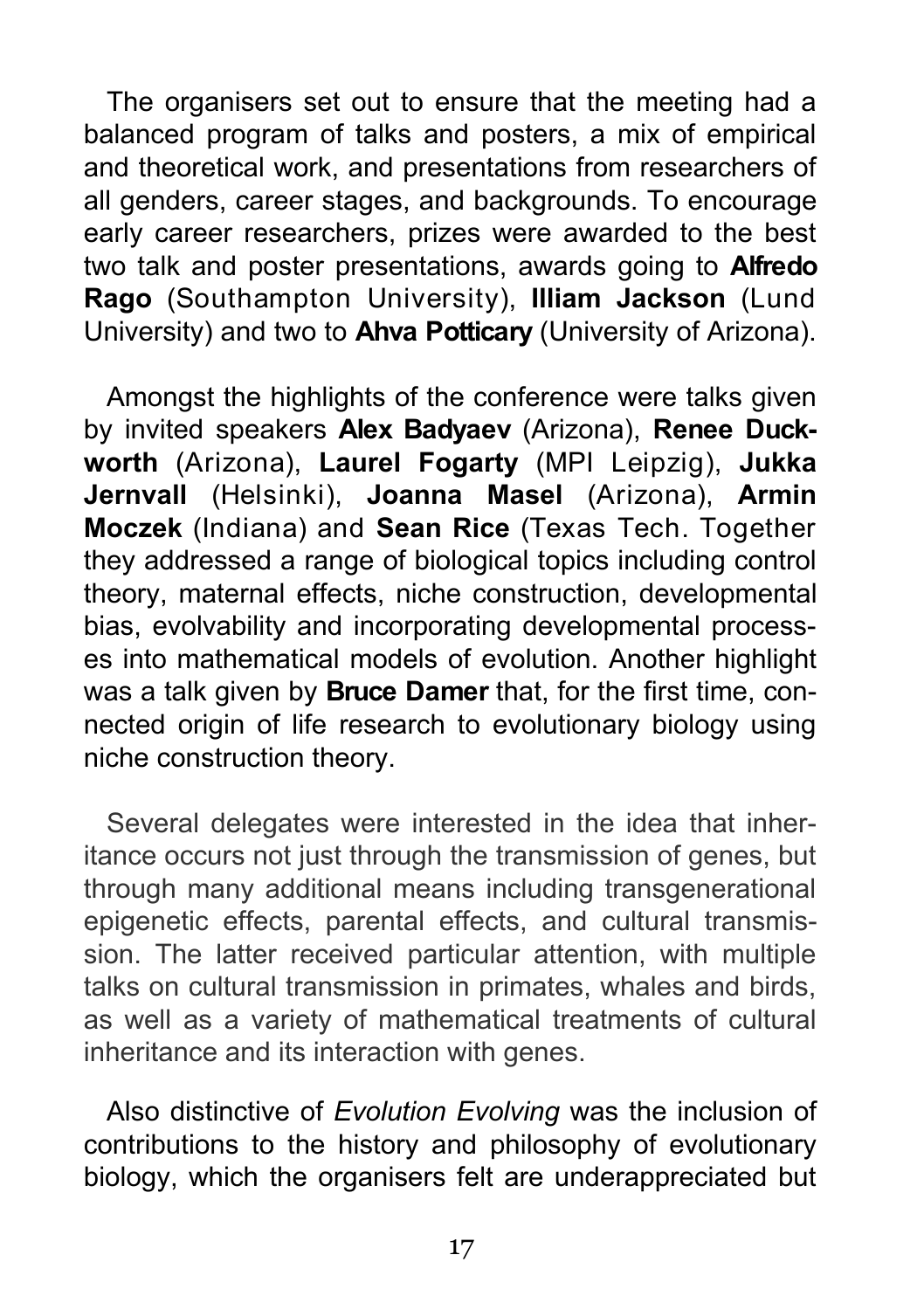critically important to the field of evolutionary biology. Indeed, three of the invited speakers – philosophers **Alan Love** (Minnesota) and **Angela Potochnik** (Cincinnati), and historian **Jessica Riskin** (Stanford), gave presentations along these lines. By all accounts the scientists in the audience found those contributions insightful and stimulating.

 The Galton Institute were thanked on the conference website, in the conference booklet, at the Welcome address by Kevin Laland, and in the Closing address by Paul Brakefield. In addition, in between talks, the two slide projectors cycled through slides including one with the Galton Institute logo.

 The organisers received a great deal of positive feedback about the conference, which was widely regarded as a great success. Delegates enjoyed three days listening to some fantastic talks and discussing evolutionary science, and most left the meeting feeling both invigorated and inspired.

> **Katherine Meacham University of St Andrews**

## **BOOK REVIEW**

## **Adam Rutherford:** *How to argue with a racist; history, science, race and reality*

Wiedenfeld and Nicholson, ISBN 9781474611244 (hardback**)** 

Racism is still all too prevalent in the  $21<sup>st</sup>$  Century world, and we are reminded of this by recent events in the USA and the Black Lives Matter demonstrations. Most of the people reading this review would consider themselves not to be racists but we can all unconsciously stereotype. Progress in genetics provides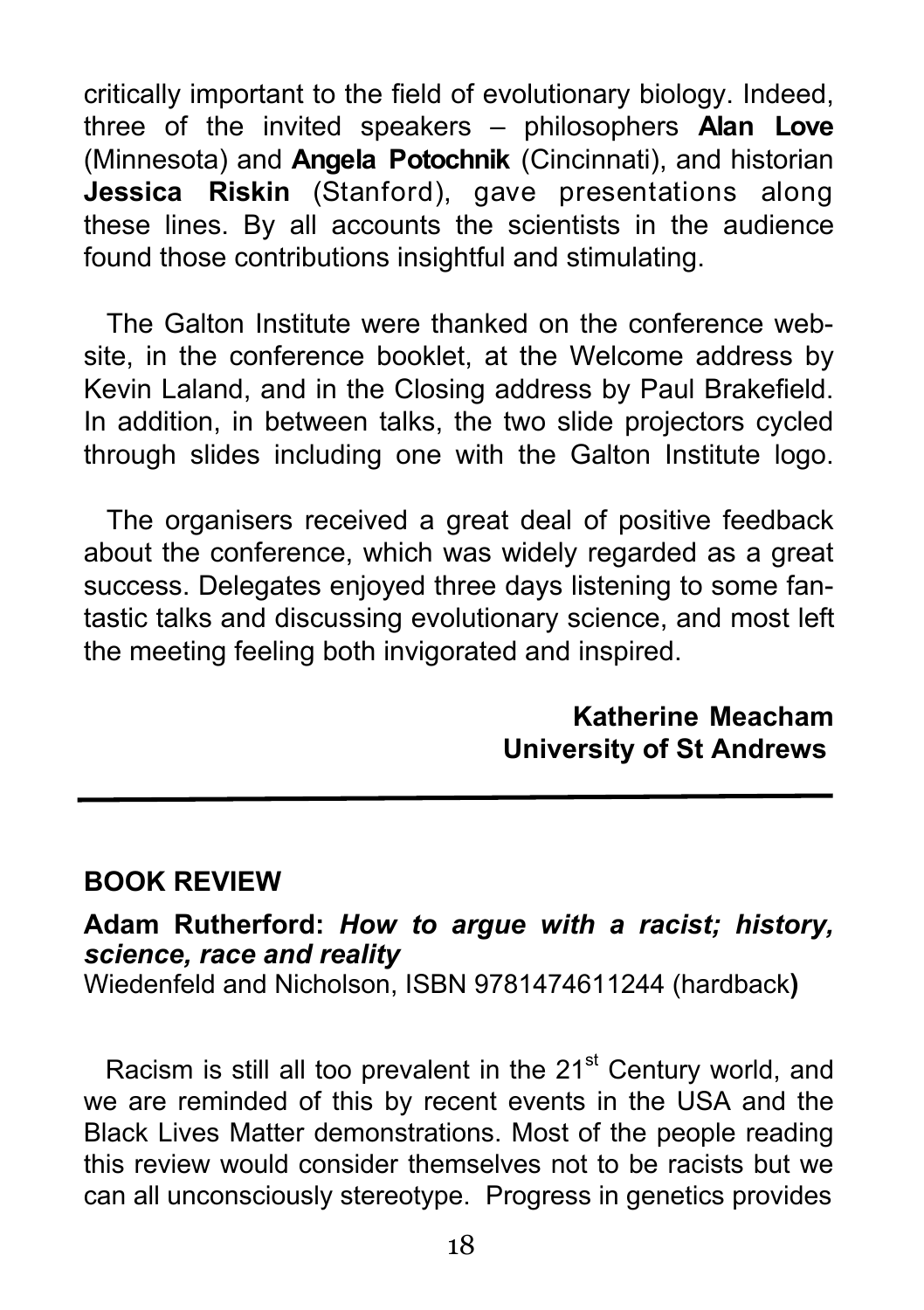enormous insight into the relatedness and genetic diversity of humans, but also provides fodder for apparently innocent, as well as vicious prejudice.

 Adam Rutherford's new book *How to argue with a racist*  teaches the fallacy of the very concept of human races from a genetic point of view; it explains the subtlety of the 'within group' diversity and 'between group' comparisons; it reminds us how few genes are involved in determining the visible traits such as skin colour, which largely lead to racial classifications. But genetics tells us how much variability there is in those genes, particularly within the continent where ancestors of those currently described as 'black' came from. The book challenges assumptions made about groups of people on the basis of skin colour—such as that 'black people are inherently better runners than white people'. These associations take no account of socio-economic, environmental and role-model factors, but are fuelled by the knowledge that there are real adaptive genetic differences which for example affect oxygen uptake. Many successful long distance runners come from high altitude parts of Kenya and Ethiopia. Genetic adaptation to high altitude may confer some advantage, as does training at high altitude, but there is no evidence that the high-performance runners carry the relevant variants more frequently than their non-runner neighbours, nor is there evidence of success of people coming from high altitude regions in other parts of the world. In contrast, he notes that there are no black American Olympic swimmers and comments that it is hardly surprising since a staggering 70% of African Americans never learn to swim.

 One chapter addresses the sensitive issue of intelligence and cognitive ability. While modern genetic tools confirm the notion that there is a significant heritability to intelligence within populations, comparing between populations is very much more du